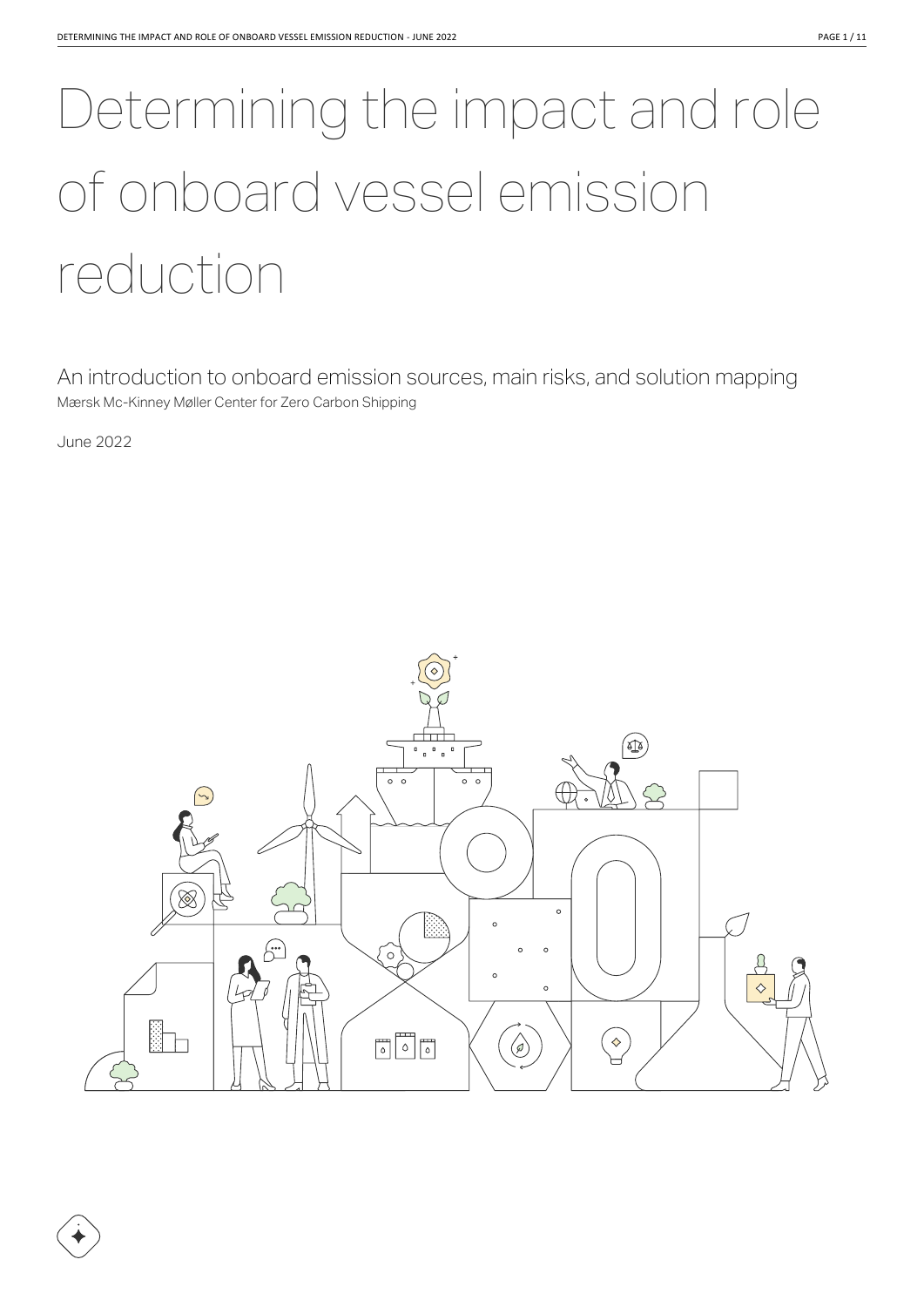

This paper is part of the Onboard Vessel Solutions Paper Series:

# Vessel Emission Reduction Technologies & Solutions

The paper series covers the impact and role of vessel greenhouse gas and air pollutant emission reduction in maturing alternative fuel pathways. Onboard impact is defined in terms of tank-to-wake global warming potential with the role of onboard emission reduction either being for regulatory compliance or as an option to reduce emissions. Fuel pathway maturity is an assessment of solution readiness across the entire value chain including if vessels, fuel production plants or bunkering vessels can be ordered without technical risk, at realistic price levels and with underlying regulation in place.

Based on identified vessel emission risks, the paper series deep dives into specific emissions that need to be addressed to increase alternative fuel pathway maturity. The objective of these deep dives is to understand current or potential emission levels, set reduction targets, and identify and map applicable technologies and solutions. Emission reduction potential is then determined, and recommendations given to mature the selected fuel pathways. Finally, areas or concepts for further research and development are identified including recommended future project topics.

Papers are based on work completed as part of Center projects and working groups consisting of Center partners and external participants and contributors. Working groups provide a collaborative framework facilitated by the Center to jointly engage partners and external experts and companies on specific topics to deliver clear and impactful results.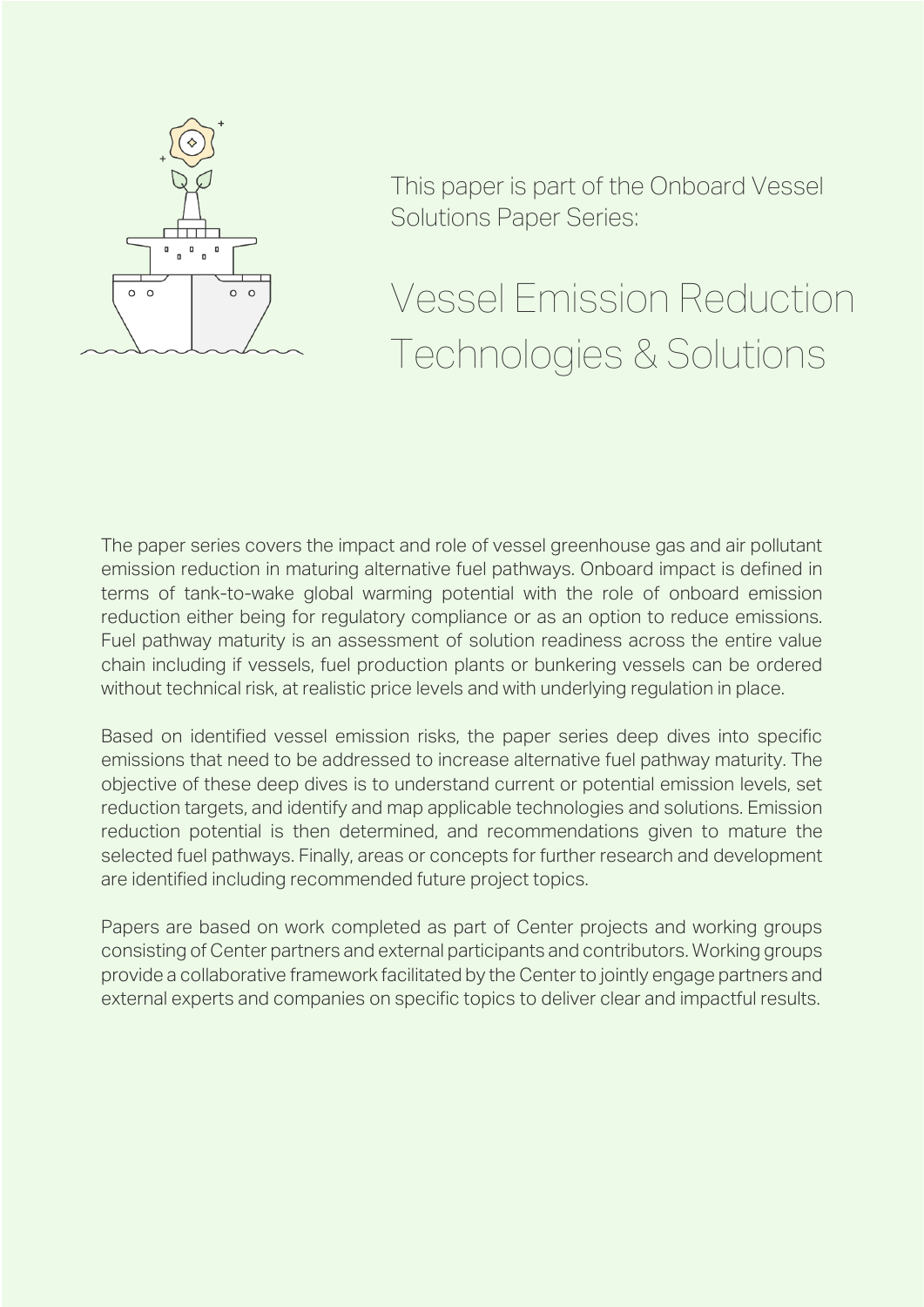<span id="page-2-0"></span>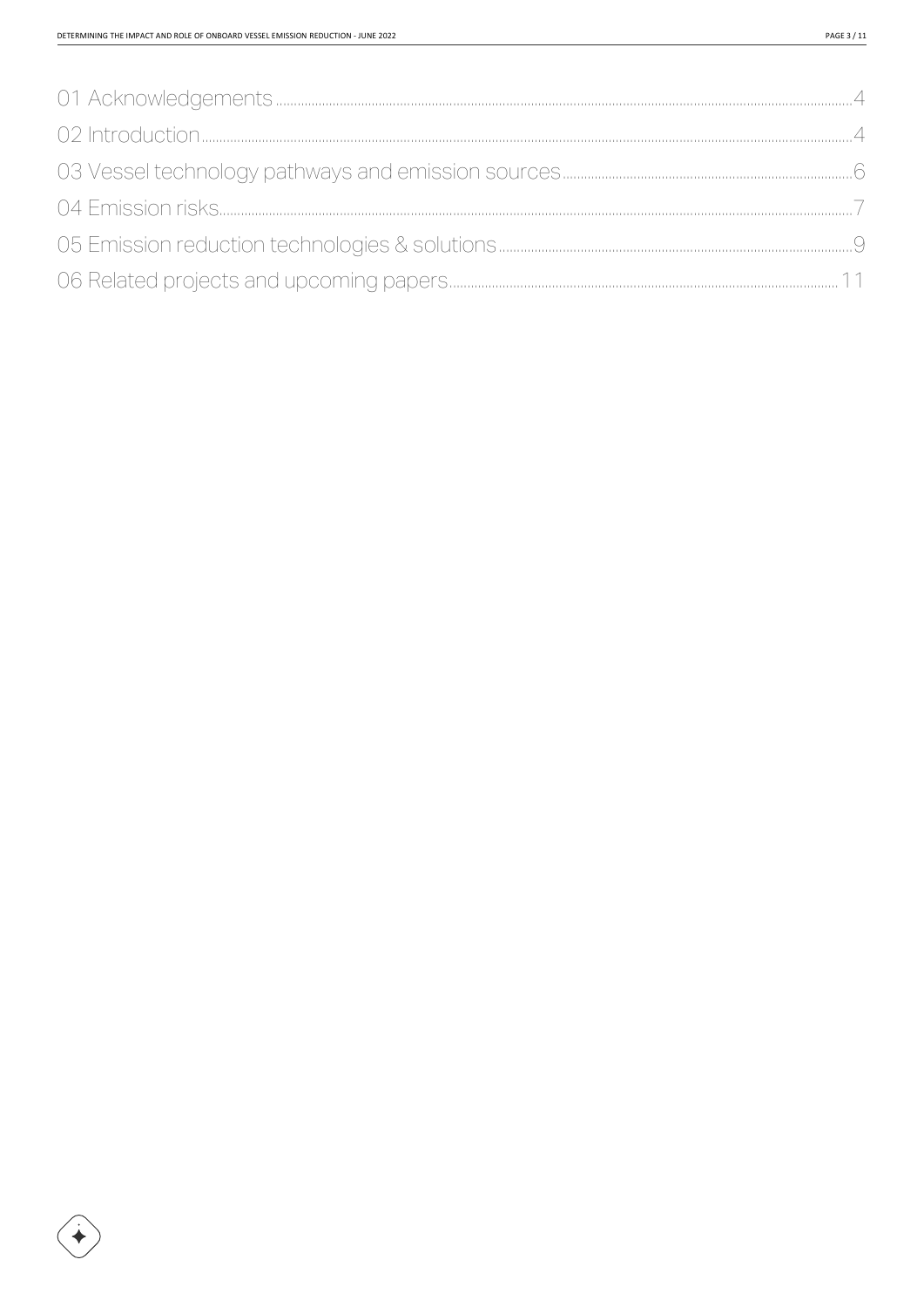#### 01 Acknowledgements

We would like to thank the following working group members who have made major contributions to the work used as a basis for this paper.



The working group and paper series development has been led by Thomas McKenney and Giorgio Guadagna with sub-group leaders Ioannis Dimakopoulos, Sam Nivin Deepa Rosaline and Daniel Barcarolo. Working group participants and contributors include Jens Peter Hansen, Marcel Somers, Søren Molgaard, Anthony McCarey, Deepak Vaikkath, Janus Emil Münster-Swendsen, Jun Kato, Kei Kato, Hidehiro Nagata, Peter Nerenst, Koichi Matsushita, Tadashi Inoue, Miu Hatamura, Florian Badel, Lars Bo Andersen, Keld Johansen, Rene Laursen, Hans-Philipp Walther, Kevin Lappage, Mirko Bugsch, Dorte Kubel, Henrik Røjel, Bruno Griffaton.

#### <span id="page-3-0"></span>02 Introduction

Along with alternative fuels and energy efficiency, vessel technologies and solutions are either required for regulatory compliance or can be used to reduce onboard emissions. While carbon dioxide  $(CO<sub>2</sub>)$  is the main source of shipping's climate impact with over 90% of total greenhouse gas (GHG) emissions<sup>1</sup>, non-CO<sup>2</sup> GHGs and air pollutants can also contribute to climate impact and regulatory risk of alternative fuel pathways. For example, the 100-year global warming

potentials (GWP) of methane (CH4) and nitrous oxide  $(N_2O)$  are 28- and 265-times  $CO_2$ , respectively.<sup>2</sup>

GHGs have a global impact on the climate while air pollutants have a local impact on human health and the environment. Emissions can generally be categorized into GHGs and air pollutants, however, air quality and climate change research has shown that these are not mutually exclusive. For example, different types of

<sup>1</sup> In terms of 100-year global warming potential (GWP) as defined within the Fourth IMO Greenhouse Gas Study (voyage-based calculation)

<sup>2</sup> GWP values from IPCC Fifth Assessment Report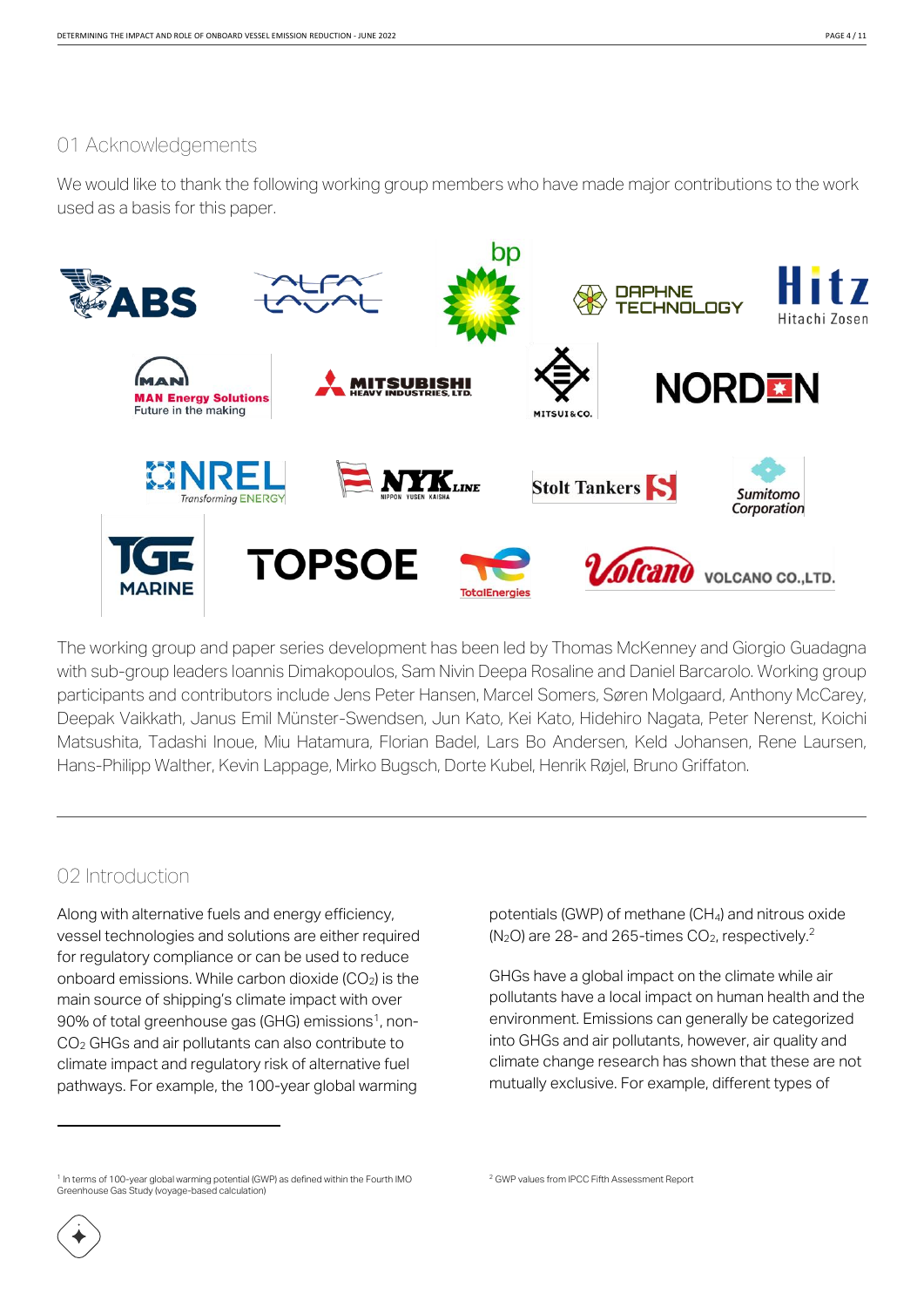particulate matter (PM) can have either warming or cooling effects on the climate.<sup>3</sup> Air pollutants, such as nitrogen oxides ( $NO<sub>x</sub>$ ) and sulfur oxides ( $SO<sub>x</sub>$ ), can contribute to global cooling and would have a negative GWP. When considering onboard vessel emissions for alternative fuels, both climate impact and regulatory risks should be assessed to ensure a holistic perspective.

Well-to-wake (WTW) and lifecycle assessment (LCA) methodologies are currently being developed to clearly define the climate impact of fuels including what emissions should be included and the quantification of their impact.

The diversity of alternative fuel options makes it difficult to agree on a common pathway, which is why emissions from multiple fuels need to be considered. Currently, the Center has identified four main alternative fuel pathways: ammonia, methanol, methane and bio-oils. Current emissions from shipping are a result of predominantly fossil fuel combustion, emitting mainly  $CO<sub>2</sub>$ , NO<sub>X</sub>, SO<sub>X</sub> and PM. In line with the highest emissions, current regulations target mostly  $SO_{X}$ , NO<sub>x</sub> and PM. With new fuel options comes new emissions and associated risks such as methane emissions from methane-based fuel combustion and  $N_2$ O, NO<sub>x</sub> and ammonia (NH<sub>3</sub>) emissions from ammonia combustion. Existing and potential future  $NO<sub>X</sub>$ regulations will continue to be an important design limit for all fuels.

Emission regulations and restrictions can be applied at the global, regional or local level based on where a vessel is flagged or operating. Table 1 provides a general overview of vessel emission regulations. The International Maritime Organization (IMO) has agreed to include  $CH_4$  and  $N_2O$  as GHG contributors in draft LCA Guidelines, which are under development. Black

carbon (BC), a subset of PM, has also recently been in focus as having a climate impact and will be considered further at the IMO level. While the IMO is considering incorporation of new emission types, regions like the European Union are already ahead in implementing more restrictive regulations through FuelEU Maritime.

Local regulations mostly apply to domestic shipping or vessels flagged in a particular country; however, some can impact all vessels visiting certain countries, states or ports. For example, the California Air Resource Board (CARB) applies the California Code of Regulation  $(CCR)$  to control  $NO<sub>x</sub>$  and PM emissions from vessels while docked at berth at a California port. Originally applying to container vessels, passenger vessels and refrigerated cargo vessels, it is now being extended to include car carriers and tankers. The rules require either use of shore power or a CARB-approved control technology when running auxiliary engines or boilers while docked. The local regulations identified in Table 1 should only be considered as examples of the types of restrictions introduced at the local level.

With the potential increase in non- $CO<sub>2</sub>$  GHGs associated with alternative fuels along with slow-paced global regulation, future regional and local regulations and restrictions could become limiting factors and risks when selecting alternative fuels instead of global IMO regulations. Additionally, it is critical to address these new emissions upfront as the alternative fuels are being developed and implemented instead of postfuel introduction, ultimately reducing fuel selection risk and uncertainty today. The introduction of liquified natural gas (LNG) as a fuel without fully understanding and addressing methane slip upfront highlights the importance of evaluating both climate and air quality impacts of new alternative fuels.

<sup>3</sup> United States Environmental Protection Agency (https://www.epa.gov/air-research/airquality-and-climate-change-research)

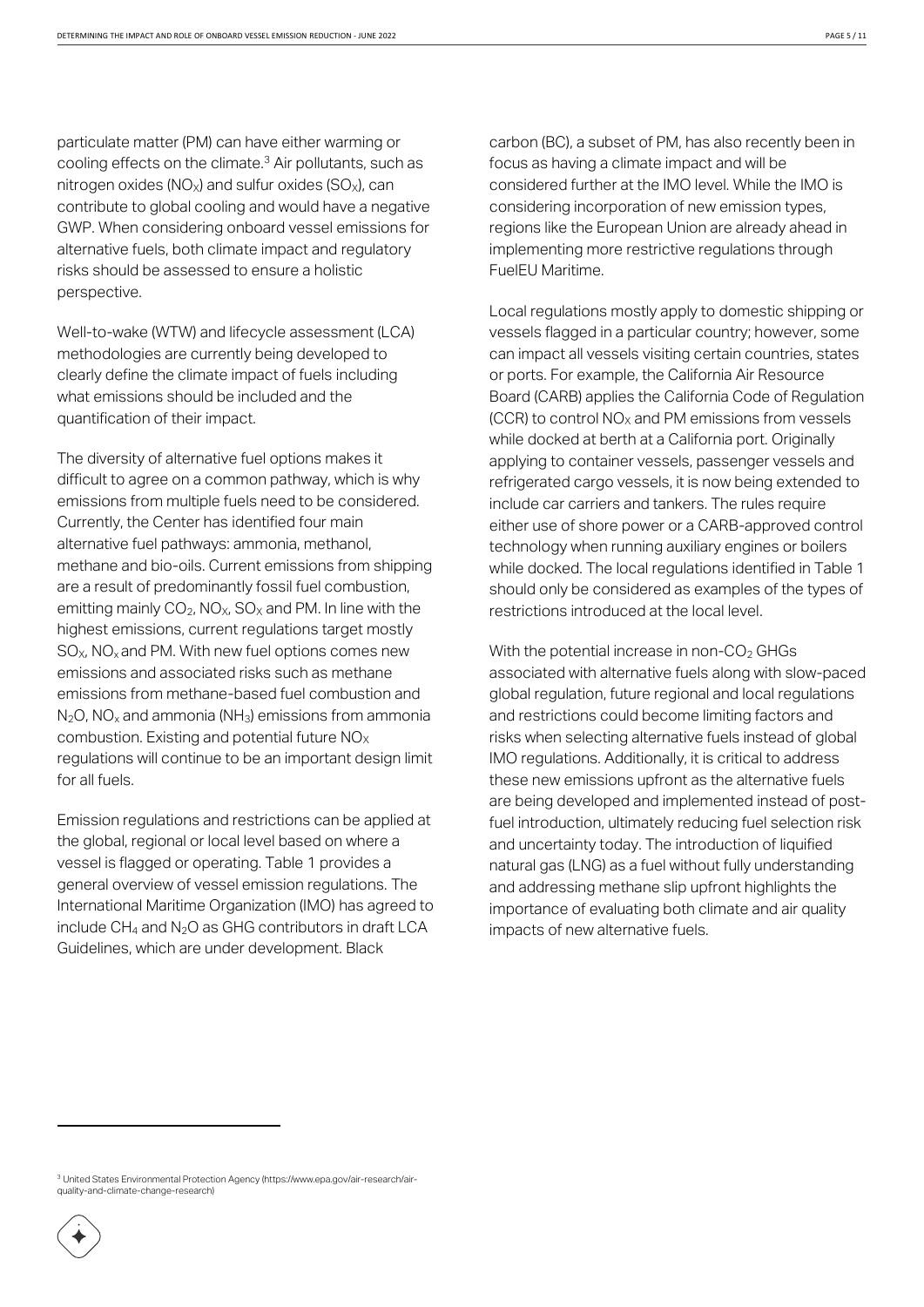|                                        | <b>GLOBAL</b> | <b>REGIONAL</b>      |                     |       |                     | <b>LOCAL</b> |  |  |
|----------------------------------------|---------------|----------------------|---------------------|-------|---------------------|--------------|--|--|
| Air Emission                           | <b>IMO</b>    | <b>United States</b> | European Union      | China | California          | Norway       |  |  |
| <b>Black Carbon</b><br>(BC)            | ⊚             |                      |                     |       |                     |              |  |  |
| Nitrous Oxide<br>(N2O)                 |               |                      | $\sigma^{\text{O}}$ |       |                     |              |  |  |
| Methane (CH4)                          | ⊕             |                      | ó                   |       |                     |              |  |  |
| NOx                                    |               |                      |                     |       |                     |              |  |  |
| SOx                                    |               |                      |                     |       |                     |              |  |  |
| PM                                     |               |                      |                     |       |                     |              |  |  |
| VOCs                                   |               |                      |                     |       |                     |              |  |  |
| To be implemented<br>Currently applied |               |                      |                     |       | Under consideration |              |  |  |

#### Table 1: Vessel emission regulation overview

## <span id="page-5-0"></span>03 Vessel technology pathways and emission sources

In addition to the selected primary fuel, emissions are directly related to the main onboard energy storage and conversion technologies. Onboard energy demand can be met in different ways using various energy storage and converter technologies (see the "Supply Side" of Figure 1). Up to 90% of the total onboard energy demand is for propulsion and typically supplied by the main energy converter(s), which contribute the most to a vessel's emissions. Internal combustion engines are predominantly used onboard vessels today and will continue to play a role in the future, which is why they are the focus of this work. Other energy converters, such as fuel cells, are available or under development and could play a larger role in the future. The emissions from fuel cells are important to understand and will be covered in a dedicated working group at the Center.

For some alternative fuel pathways, emissions related to pilot fuels also need to be considered. To ensure proper ignition of some primary fuels in internal combustion engines, a pilot or secondary fuel is injected into the combustion chamber to ignite the fuel

mixture. The amount of pilot fuel needed depends on the primary fuel's ability to ignite. Methane, methanol and ammonia engine-based vessel pathways can require a pilot fuel depending on the specific engine technology. LNG/methane engines are the most developed with the lowest pilot fuel percentage while ammonia engines are still under development with higher uncertainty. Alternatives to fossil-based pilot fuels exist to reduce or eliminate GHG and air pollutant emissions including various biofuels.

While most onboard emissions come from engine combustion, other potential sources from normal operation should be considered. Exhaust gas and slip from energy converters out the funnel during normal running conditions are the primary sources of onboard emissions. Other sources include:

− Operational releases: Emissions from other parts of normal operation including fuel switching and gas start-up as well as gasfreeing before maintenance.

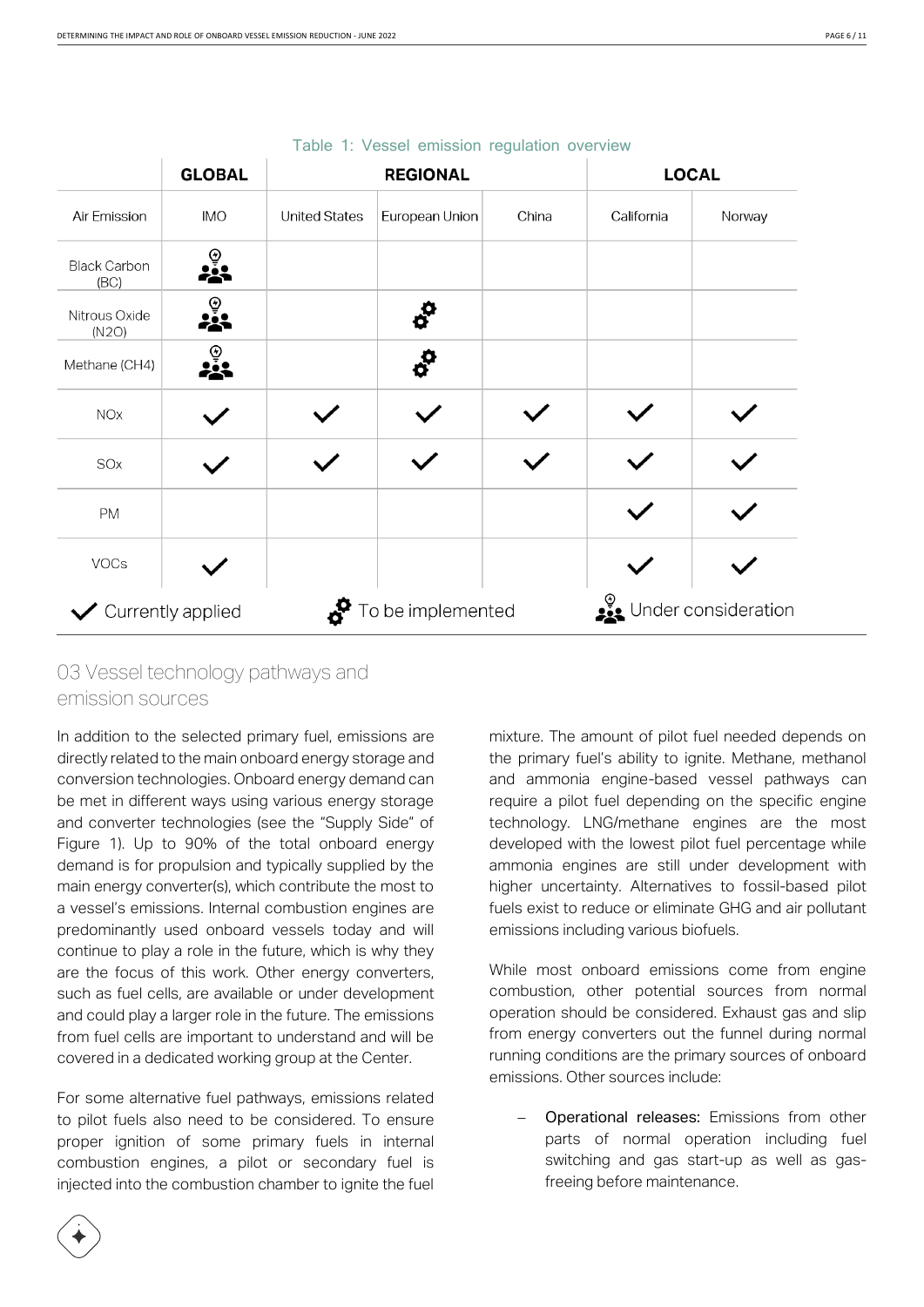- Fugitive emissions: Leakages during normal operation, for example, from piping, safety valves and pump or compressor shaft seals can occur, but overall emission impact is limited.
- Accidental releases: Emergency situations that cause vapor releases, for instance in case

of fuel tank pressure can occur due to multiple failures. Boil-off management, such as on LNG vessels, is regulated as part of control of tank pressure and temperature requirements from the IGF Code and managed such that venting of fuel vapor for control of the tank pressure is not acceptable except in emergency situations<sup>4</sup>.



#### Figure 1: Vessel technology pathways

#### <span id="page-6-0"></span>04 Emission risks

As part of the Center's efforts to understand the main energy carrier and fuel pathway maturity levels, a fuel pathway maturity map has been developed to provide a simple, interactive overview of the readiness of solutions in the entire value chain (see Figure 2). A highlevel assessment has been completed utilizing three main categories: mature and proven, solutions identified, and major challenges remain. Vessel emissions is identified as one of the key considerations across the value chain and the focus on this work. Vessel emissions includes both GHGs and air pollutants. Maturity ratings are based on a combined assessment of both emission types that considers

known and potential emission concerns using our current best understanding.

When assessing the maturity level of the main fuel pathways from a vessel emissions perspective, the risks of known, potential or perceived climate impact and GWP as well as impact on human health and the environment are considered. Compliance with climate and air pollutant rules, regulations and restrictions is also a main assessment criterion. The potential perceived risk of fuel usage was also considered for air pollutants including visibility of exhaust plumes and smells. There are also emissions currently regulated on shore, but not considered for vessels including particle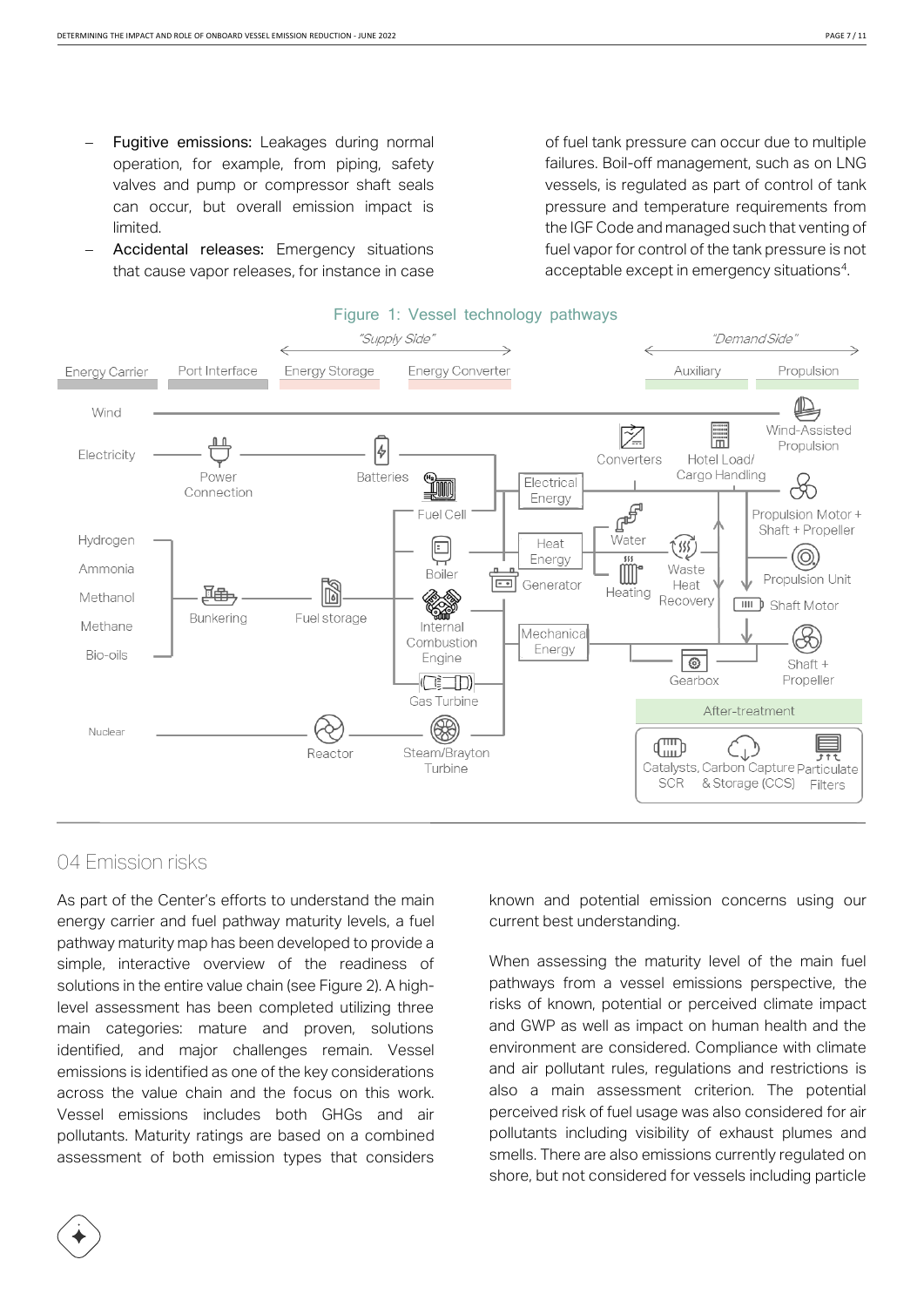number (PN) and NH3. Further alignment between shore-based and vessel-based emission regulation can occur in the future.  $NO<sub>X</sub>$  emissions remain a key design parameter for most alternative fuels to maintain regulatory compliance<sup>4</sup> while minimizing fuel consumption. Existing and known technologies including Selective Catalytic Reduction (SCR), Exhaust Gas Recirculation (EGR) and direct water injection can be used to reduce  $NO<sub>x</sub>$  emissions from alternative fuels in the same way they do for current fossil fuels. While  $NO<sub>x</sub>$  emission levels vary by fuel, existing reduction technologies ensure regulatory compliance.  $NO<sub>X</sub>$ emissions do not currently impact the maturity of main alternative fuel pathways.

Reduction of  $NO<sub>x</sub>$  emissions can, however, impact an engine's fuel efficiency, which can lead to more GHG emissions, creating a situation where tradeoffs between climate and air pollution impacts need to be reached. Comparable  $NO<sub>X</sub>$  regulations on shore are five times stricter than current Tier III levels. <sup>5</sup> While there is not an active focus on further reducing existing limits, there is a possibility that future reductions will be considered.

Based on the fuel pathway maturity map assessment of vessel emissions, the three alternative fuels that present the highest known or potential risks include ammonia, methane, and bio-oils.

1. Ammonia: Knowledge of and experience with emissions from ammonia internal combustion engines is limited. However, the potential exists

for emissions of both  $N_2O$  (a potent GHG combustion byproduct) and  $NH<sub>3</sub>$  slip (highly toxic). Major challenges for ammonia are related to its currently unknown emission profile and the need to develop emission reduction technologies and solutions if the potential risks materialize.

- 2. Methane: For methane-based fuels, methane slip presents a GHG risk of increased  $CO_{2}$ equivalent emissions. Methane slip reduction solutions are identified, but not fully developed, tested, or demonstrated.
- 3. Bio-oils: While knowledge of next generation bio-oils and their emissions is limited, varying quality and feedstock of bio-oils may lead to different emission profiles. A recent Unified Interpretation of MARPOL Annex VI related to the use of biofuels and possible implication on  $NO<sub>x</sub>$  emissions will allow the use of biofuels and biofuel blends without assessment of  $NO<sub>x</sub>$ emissions provided the engine can operate in accordance with the components and settings set out in its Technical File. Solutions exist to manage vessel emissions from bio-oils, however, a full understanding of what, if anything, is needed should be better understood.

From a vessel emission perspective, methanol is considered mature and proven with no further risks currently identified.  $NO<sub>x</sub>$  regulatory compliance to be achieved using commercially available  $NO<sub>x</sub>$  reduction technologies.

<sup>4</sup> Regulation 13 of MARPOL Annex VI (limits for NOx emissions from diesel engines)

<sup>5</sup> MARPOL Regulation 13 Tier III levels are around 2 g/kWh relative to 0.4 g/kWh for EURO VI standards for heavy-duty diesel engines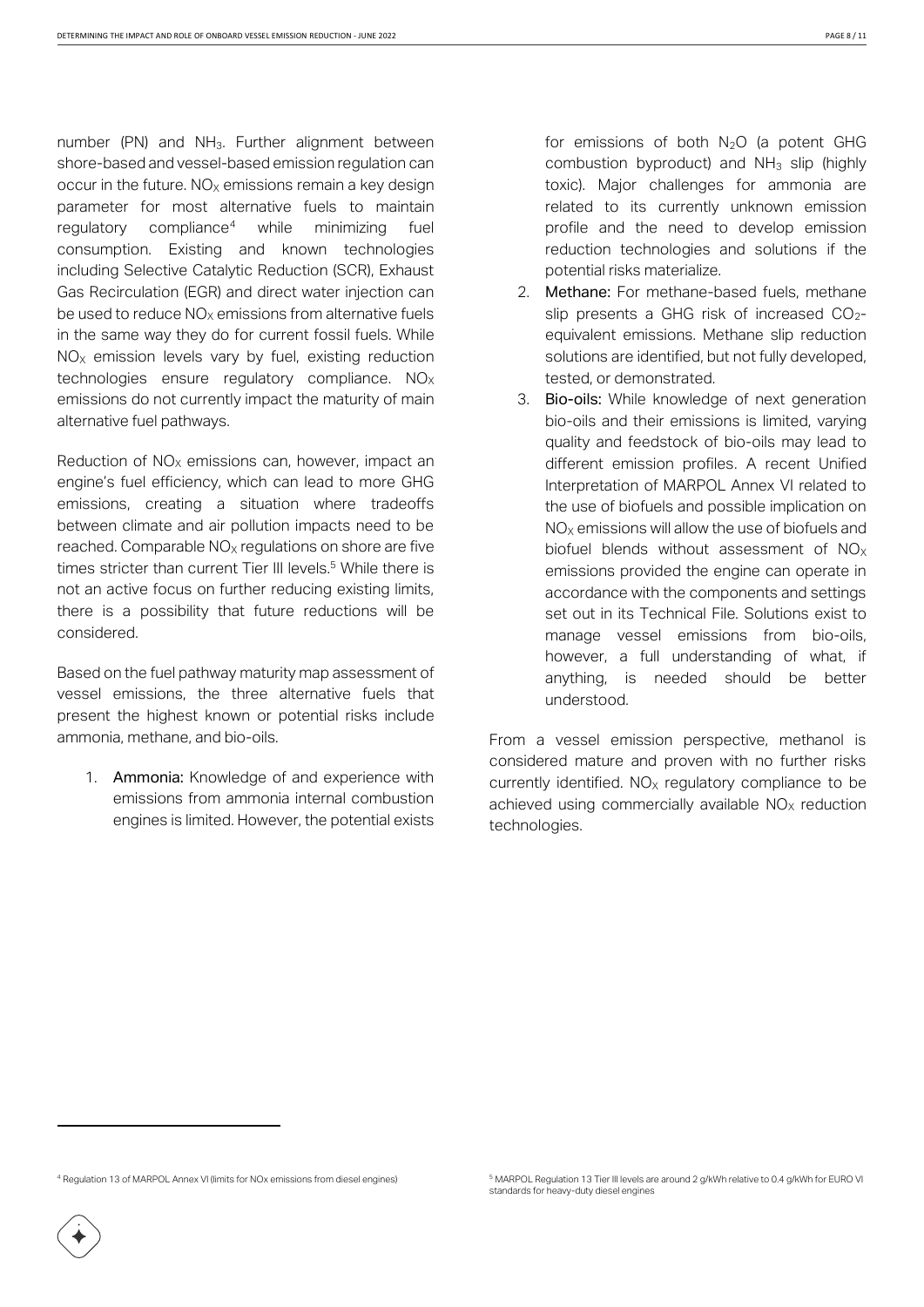|                                                                   | Feedstock<br>availability | Fuel<br>production | Fuel storage,<br>logistics & bunkering                                     | Onboard energy<br>storage &<br>fuel conversion | Onboard safety &<br>operations | Vessel<br>emissions                                    | Regulation &<br>certification |  |
|-------------------------------------------------------------------|---------------------------|--------------------|----------------------------------------------------------------------------|------------------------------------------------|--------------------------------|--------------------------------------------------------|-------------------------------|--|
| E-ammonia                                                         |                           |                    |                                                                            |                                                |                                |                                                        |                               |  |
| Blue ammonia                                                      |                           |                    |                                                                            |                                                |                                |                                                        |                               |  |
| E-methanol                                                        |                           |                    |                                                                            |                                                |                                |                                                        |                               |  |
| Bio-methanol                                                      |                           |                    |                                                                            |                                                |                                |                                                        |                               |  |
| E-methane                                                         |                           |                    |                                                                            |                                                |                                |                                                        |                               |  |
| Bio-methane                                                       |                           |                    |                                                                            |                                                |                                |                                                        |                               |  |
| Bio-oils                                                          |                           |                    |                                                                            |                                                |                                |                                                        |                               |  |
|                                                                   |                           |                    |                                                                            |                                                |                                |                                                        |                               |  |
| <b>MATURE</b>                                                     |                           |                    | <b>SOLUTIONS IDENTIFIED</b>                                                |                                                | <b>MAJOR CHALLENGES</b>        |                                                        |                               |  |
| Solutions are available, none or marginal<br>barriers identified. |                           |                    | Solutions exist, but some challenges on e.g.<br>maturity and availability. |                                                |                                | Solutions are not developed, or lack<br>specification. |                               |  |

#### Figure 2: Fuel pathway maturity map

## <span id="page-8-0"></span>05 Emission reduction technologies & Solutions

Onboard emissions are based on the ship and system design combined with how the vessel is operated for a given profile. A design could be efficient for one profile, but be inefficient for another, which can lead to higher emissions is some cases. When focusing on onboard emission reduction, technologies will play an important role, however, how these technologies and other systems are integrated together is just as critical and should be considered during design and development. Solutions include engine-related and after-treatment technologies as well as their integration together into power and propulsion concepts or system solutions.

The three main solution categories include:

- 1. Engine technology: fully integrated with the engine,
- 2. After-treatment technologies: separate from the engine, but integrated, and
- 3. System solutions: system dimensioning, configuration and connected technologies.

See Figure 3 for a representative list of the types of technologies and solutions defined under the three categories, which are provided as an example and starting point for our evaluation of applicability to specific emission types. Descriptions, results of our evaluation and applicability recommendations are provided in the papers on specific emissions. Some solutions span multiple categories based on how they are integrated. For example, an SCR can be directly integrated into an engine design or be considered as a separate technology. General emission reduction applications are also identified as solutions that can be implemented independent of a specific application. System solutions that could be considered as primarily energy efficiency technologies can also play an important role in reducing specific emissions. For example, methane slip from some internal combustion engines vary based on engine load with typically higher slip at lower loads. A shaft generator or batteries can be used to increase the engine load and reduce the specific fuel consumption resulting in less methane slip emissions.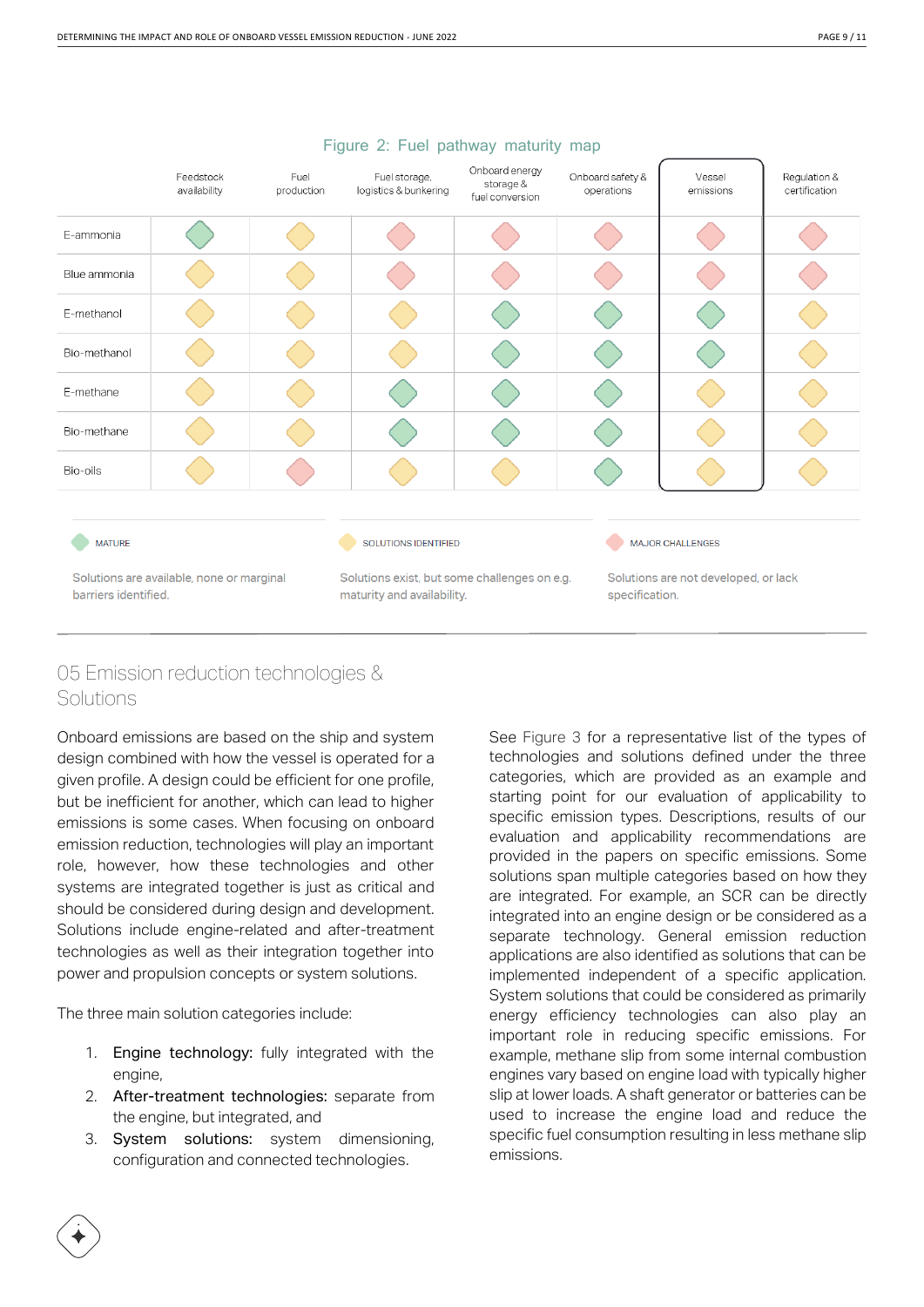

Figure 3: Emission reduction technologies and solutions

After defining the potential emission reduction technologies and solutions, a preliminary solution mapping was completed. This is visualized using an emission web (see Figure 4) that shows both the general and specific emission risks for the four main alternative fuel pathways in addition to fuel oils. The emissions web only shows the main emission risks for the fuel pathways and does not provide a comprehensive view of all emissions resulting from the combustion of each fuel. For example, all fuels will have some level of PM emissions, however it has been

identified as a main risk only for fuel oils.

A mapping of applicable technologies and solutions that can reduce the identified emissions is also shown and categorized as an engine technology or aftertreatment. Based on the initial mapping, there are multiple potential technologies or solutions for some emissions while others are more limited. As part of the specific emission deep dives, these technologies and solutions as well as their applicability are investigated in detail.